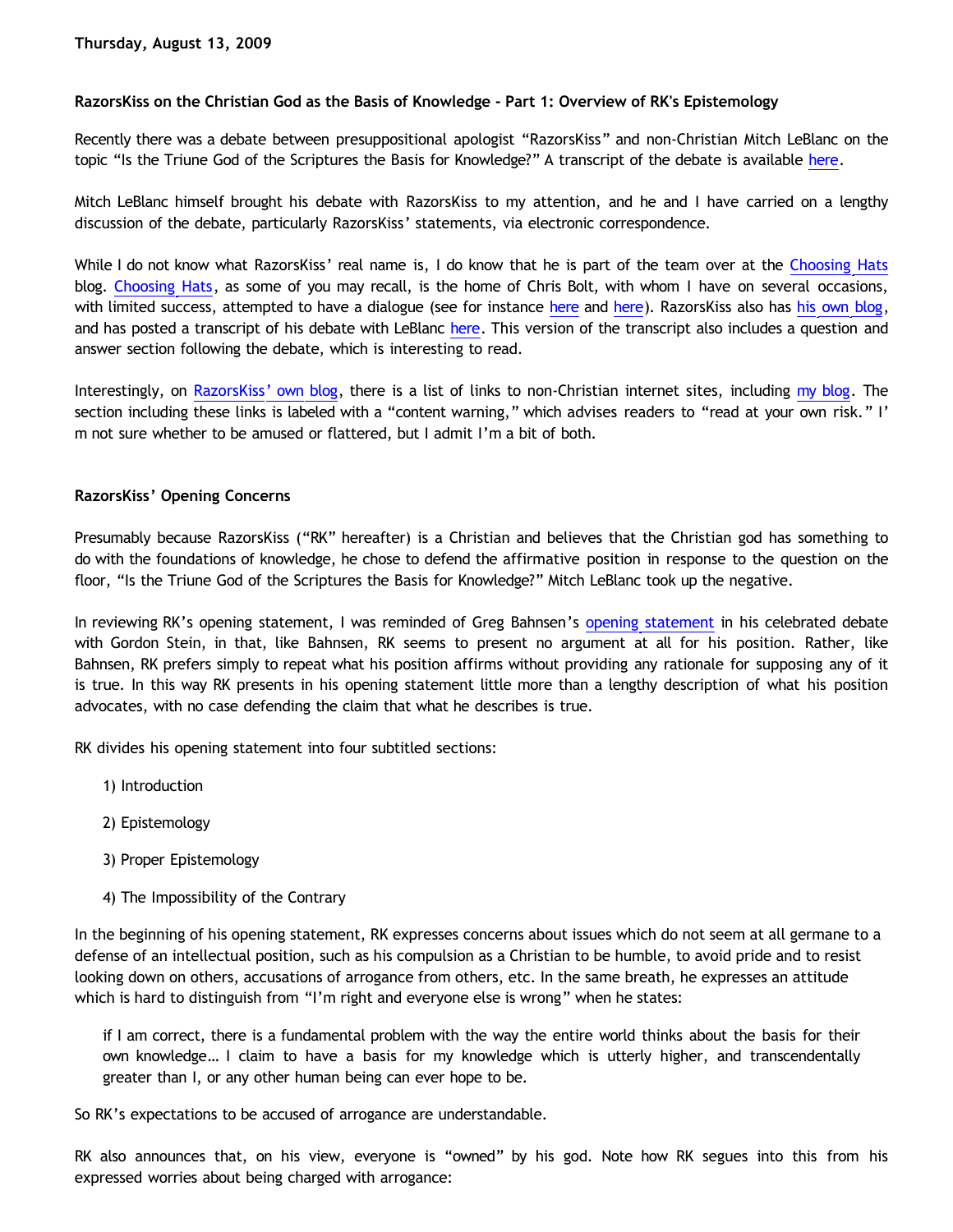It is conceivable I suppose, to call a perfect Being arrogant for claiming to be your Creator; to own you and the dust of the earth man was formed from It is another thing to assert that His claim to ownership is unwarranted. If what I say is true - God owns you. He owns me. He owns every particle of matter, every joule of energy; established every law we think in accordance with, and ordained every law which governs the world we exist in, at His good pleasure.

So not only is every human being a piece of property belonging to RK's invisible magic being, everything else is too, and whatever happens in the world originates from its "good pleasure." Apparently RK's god finds "good pleasure" in destructive earthquakes, tsunamis which level entire cities, babies being miscarried or aborted, the rise of dictators and the path of blood they carve into human communities, cancer, traffic accidents, etc. Since it owns all of us, RK's god can do whatever it wants with us. And since it couldn't possibly need us, it finds "good pleasure" in sending threats against our values.

RK has elected to defend the view that human knowledge finds its proper basis in such a being.

### **What RazorsKiss Hoped to Accomplish**

In his opening statement, RK emphasizes the exclusivity of Christianity. For instance, he claims that

every possible foundation for every way of thinking not in accordance with [the Christian god's] perfect ordinance is utter, absolute folly

It is easy to make such assertions. As they say, "talk is cheap." But fortunately RK gives us an indication of what he hopes to accomplish in his debate with LeBlanc:

My intent Is to demonstrate that there is no other epistemological basis that can possibly compare to that possessed by a Christian holding the self-revelation of the Triune God. My goal is to show that my that any worldview attempting to argue from other than the Christian foundation is, in fact, borrowing from that foundation to do so. That any worldview asserting some sort of "objective" basis for the laws of logic specifically, but for nature and morality as well – is pure subjectivism wrapped up in an objective shell consisting of concepts stolen from their Creator.

By "concepts stolen from their Creator," RK indicates what he means:

Concepts like universals. Universals which are abstract, binding, have inherent meaning, and apply to every person – whether they like them to, or WANT them to or not. They apply nonetheless.

Note here that RazorsKiss is not only drawing attention to the topic of concepts – in which case I would expect to find in his defense of the claim that the Christian god is the proper basis of knowledge, some indication of what his theory of concepts may be – but also what is clearly an expression of the primacy of existence – that something is the case independent of what anyone likes or wants. All of this is most interesting to me, especially coming from a Christian, since Christianity has no theory of concepts (see [here](http://bahnsenburner.blogspot.com/2009/07/does-logic-presuppose-christian-god_04.html)), and its metaphysical foundations are entirely incompatible with the primacy of existence (see [here\)](http://bahnsenburner.blogspot.com/2008/12/inherent-subjectivism-of-god-belief.html). If anyone were to dispute this last point, let us ask: Would RK affirm that universals apply to a person if his god did not want them to? I very much doubt it.

#### **Telltale Statements**

A number of statements which RK makes throughout the course of his opening statement can be classed into three distinct categories. For instance, RK makes several universally negative statements about non-Christians without any argumentative back-up to support them, such as:

- "[non-Christians] do not have a justification for their beliefs"
- "An unbelieving man has no justification for his predication."
- "He has no basis for his use of logical laws."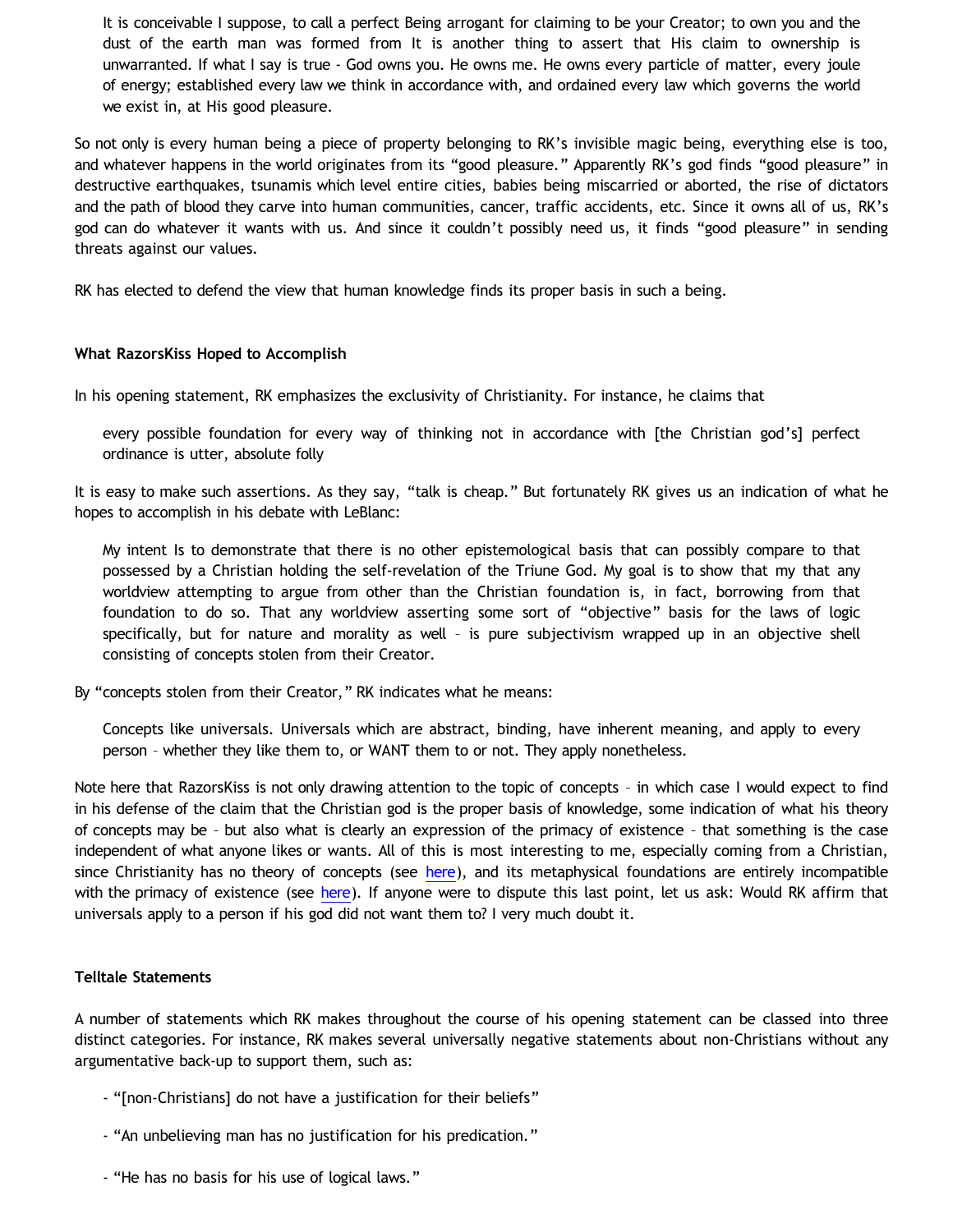- "There is no area in which [a non-Christian's] thoughts, ideas or concepts can be said to be properly grounded."

RK clearly has a low opinion of non-Christians, especially in regard to their understanding of things pertaining to knowledge. Again, RK takes the attitude that he is right and everyone else is wrong. If RK could support this position by validating the kinds of claims he makes in a credible manner, this might be forgivable. Unfortunately, what we find is that these statements are affirmed as if by fiat, in the manner of someone who expects reality to conform to his pronouncements.

Next, RK makes several autobiographical statements which tellingly expose his own ignorance on certain key matters. For instance:

- "I have yet to see an epistemological basis which accounts for universals in any satisfying manner."

- "The fundamental disconnect I see in secular epistemology (and Christians who use that same epistemology) is the universal lack of a solution from unbelieving philosophy for problems like that of induction, the one and the many, whether the will is free, and the like."

- "If the unbeliever thinks he is the ultimate, not simply the immediate basis for epistemology - I see no possible way for that assertion to be justified."

Statements like these tell us what RK does not know, and/or where he's not been looking. Specifically, they indicate a lack of familiarity with his subject matter, which includes the content of non-Christian teachings on epistemology. Is RK suggesting that, since he has "yet to see an epistemological basis which accounts for universals in any satisfying manner," that there isn't one? Of course, this does not follow. What does he mean by "satisfying manner"? He does not explain this. But what he does imply by such statements is that Christianity *does* provide "an epistemological basis which accounts for universals in [a] satisfying manner." Again, this tells us about RK, not about the quality of such "accounts." For all we know, "satisfying manner" for RK may be any treatment on the issue in question which plays to his confessional investment in the Christian god-belief program. Thus any treatment which does not do this would automatically be dismissed as "unsatisfying." So long as the "account" ultimately says "God did it," it has a chance of meeting the grade. Without this, it dies on the vine.

As for the claim that there exists in secular epistemology a "universal lack of a solution from unbelieving [i.e., non-Christian] philosophy for problems like that of induction, the one and the many, whether the will is free, and the like," again RK simply announces his own ignorance. Where is RK's refutation of David Kelley's solution to the problem of induction, or Ayn Rand's theories of concepts and volition? Indeed, I have seen no evidence that he has any familiarity with these to begin with, let alone that he may be prepared to enumerate their presupposed deficiencies.

As for the final statement about the "unbeliever" thinking himself as "the ultimate…. basis for epistemology," it's not even clear what this is supposed to mean (similar statements in the presuppositionalist literature tend to be just as vague), or what exactly RK thinks is wrong with such suppositions (unless it's just that he "see[s] no possible way for that assertion to be justified," which again only tells us about RK). Presumably RK would say that his god is justified in thinking itself as "the ultimate... basis for epistemology," though this strikes me as utterly incoherent since said god is supposed to be omniscient and infallible, thus having no need for epistemology in the first place. (I'll develop on this point further below.) This would mean that, *in principle*, RK could have no beef with a person supposing itself as the "ultimate... basis for epistemology," he just wants to be able to say which persons are justified in this, and which persons are not. Of course, there is nothing to stop someone from imagining a god and claiming that it is "the ultimate... basis for epistemology" (however this is taken to mean) and consequently denying this role to any human being.

Lastly, RK makes a series of worldview claims which his readers are apparently expected to accept as truth on his say so (since they are presented without any support whatsoever):

- "God owns you. He owns me. He owns every particle of matter, every joule of energy; established every law we think in accordance with, and ordained every law which governs the world we exist in, at His good pleasure."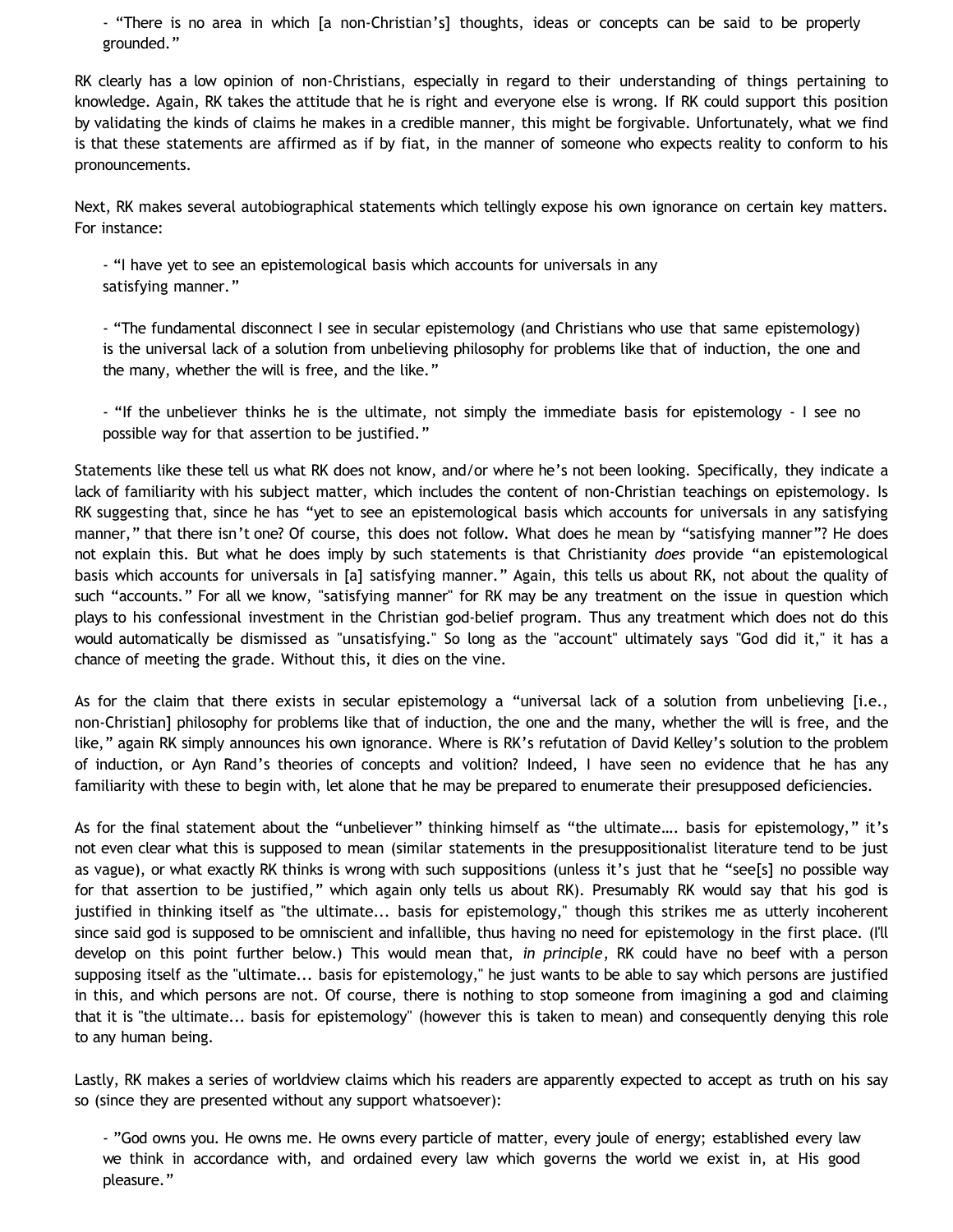- "I have a Guarantor which is self-existent, self-sufficient, able to communicate, omnipotent, omniscient, immutable, and sovereign."

- "I can say, with perfect certainty, that the Triune God of Scripture is not only the proper grounds for all knowledge – but the only possible grounds for all knowledge!"

- "there are no brute facts. Facts are not neutral entities, and they cannot be interpreted in a neutral fashion. This is because facts can only exist in relation to other facts;"

- "There is self-existence, which then guarantees all contingent existence."

- " There is omnipotence, which can guarantee the absolute authority of God over all His creation, including willing and thinking creatures."

- " There is the omniscience and self-knowledge of God, which guarantees that what His creatures can know is intelligible - that creatures can, in fact, derivatively know the facts about His creation, and those facts that He reveals about Himself."

- " There is the internal 'sense', that Calvin calls the 'sensus divinitatus', which all men possess, as image-bearers of their Creator - and which allow them to recognize the God that they even sometimes deny."

- "Can someone without the axioms that Christians hold 'know' anything? As defined, no. They can't."

- "What the Christian position alone can guarantee is any contribution to knowledge whatsoever."

- "What my claim really entails is that an unbeliever, trying to start from a position of epistemic autonomy, is like a child who sits on his father's lap - and uses that position for the purpose of slapping his father in the face."

- "Christianity has an answer for [the problems of induction, universals, free will, etc.] - provided the Christian answers them from Scriptural revelation, and does not adopt the same principles that unbelieving philosophy does."

- "Since it is impossible to have knowledge on any other basis, save that of God's intrinsic nature and self-communication of the properties of that nature - it is impossible for any human system of reasoning to have justification at all."

- "Christianity's epistemology is the only epistemology possible - because it's impossible to have any other coherent, true, and justified basis for thought, perception, knowledge, or understanding of ourselves, or the creation in which we dwell."

I read all of RK's statement several times and pored over it looking specifically for how he might support any of these claims, but I found nothing which does support them. Of course, in regard to this last batch of statements, RK does make an effort in his opening statement to preempt the assessment that we are expected to accept these claims on his own say so. Specifically, in his Introduction RK states:

I have heard the claim to "arrogance" before. If I ever state something on my own behalf, I will grant that such an accusation is justified. Should I comport myself rudely, as if I am superior, or as if I think myself to be who I am because I am somehow higher - I request that you point this out. However, as a creature - I claim to have a basis for my knowledge which is utterly higher, and transcendently greater than I, or any other human being can ever hope to be… Since my claim is not based on myself, but upon a self-revelation from the Triune God described in Scripture - the claim in this case is on the behalf of another.

But given his worldview's appeal to an invisible magic being which is accessible to the human mind exclusively by means of imagination, RK is on safe ground here. For he will always be able to say that whatever he affirms is not on his own behalf, but on behalf of an invisible magic being which is evidently unable to appear before all who are present and speak on its own behalf. If ever there were a formula for evading responsibility for the things one says, RK has cornered the market. In the question and answer section following his debate with LeBlanc, RK states, "God is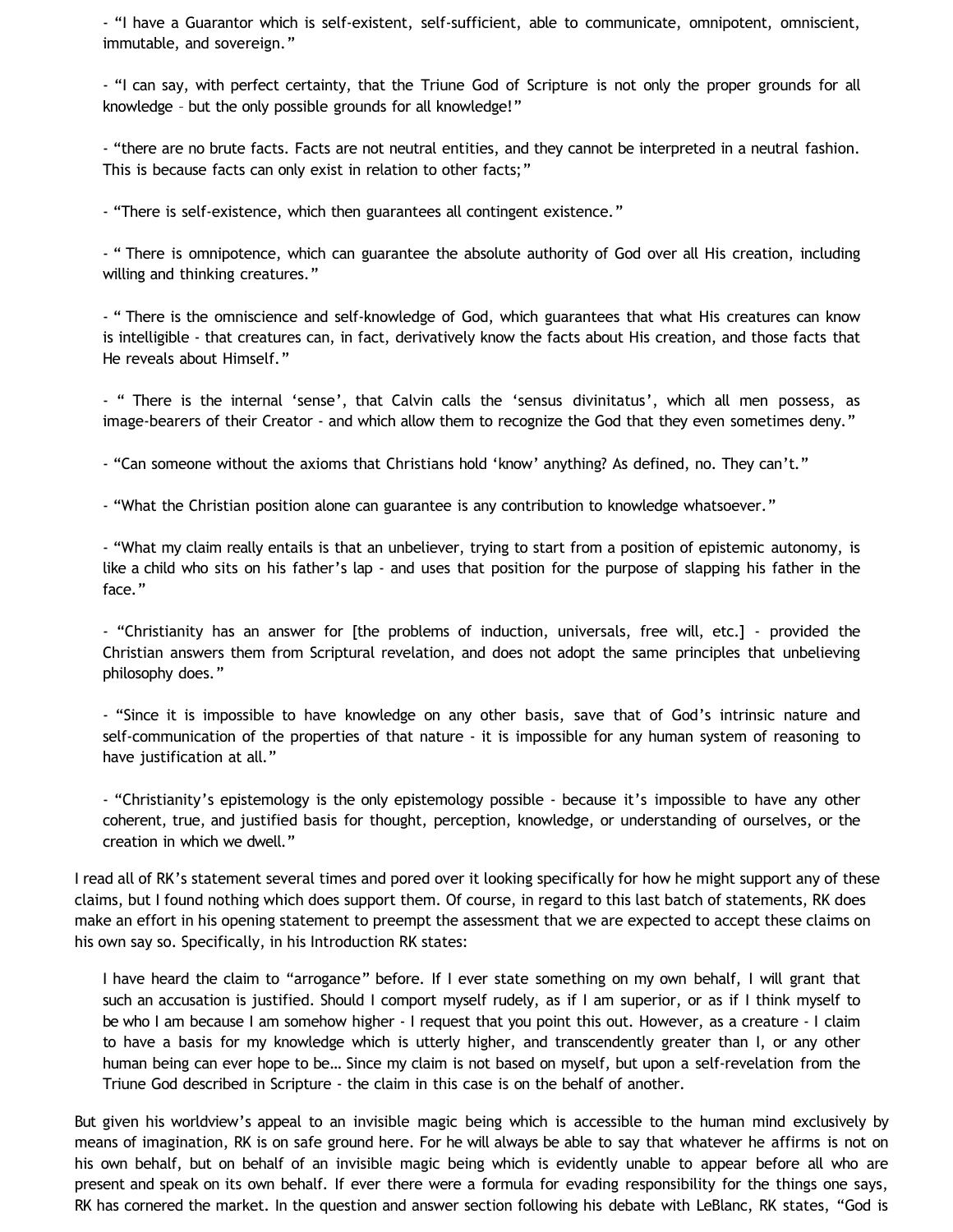who works in me, and through me." Of course, anyone imagining that an invisible magic being operates behind the scenes of the things we perceive in reality, would be able to make claims such as this. RK gives us no reason to suppose that what he is talking about when he points to his god is anything other than imaginary.

#### **What RK Does** *Not* **Address**

Since RK seeks to defend the claim that the Christian god is the proper basis for knowledge, I was hoping to find some discussion in his defense of this thesis regarding the means by which knowledge is acquired and validated, that is, the *how* of epistemology. Since presuppositionalists in general make it no secret that they think their god is the source of all knowledge, that the content of "revelation" is the *what* of epistemology, what they should focus their attention is on *how* man acquires knowledge, and how their proposed method of acquiring knowledge (if there is one) coheres with their god-belief claims. Unfortunately, I found that RK's discussion of epistemology was limited to his concern for what he considers the proper basis of knowledge as well as the exclusivity of Christianity's approach to knowledge, with no mention of anything substantive in regard to the *means* or *method* by which one *acquires* knowledge. So far as epistemology is concerned, this is a glaring oversight. He does speak of "justification" of knowledge, but even here he does not outline any process by which his epistemology recommends that we go about justifying what we believe to be knowledge, so he provides nothing to be evaluated on this matter as well. Besides, one cannot undertake the task of justifying knowledge without understanding how that knowledge is acquired in the first place. The *how* of epistemology seems not to concern RK at all.

Then again, presuppositional apologist John Frame makes a most telling admission on this very point when he writes:

How is it that people come to believe a Word from God which contradicts all their other normal means of knowledge? How did Abraham come to know that the voice calling him to sacrifice his son (Gen. 22:1-18; cf. Heb. 11:17-19; James 2:21-24) was the voice of God? What the voice told him to do was contrary to fatherly instincts, normal ethical considerations, and even, apparently, contrary to other Words of God (Gen. 9:6). But he obeyed the voice and was blessed. Closer to our own experience: how is it that people come to believe in Jesus even though they have not, like Thomas, seen Jesus' signs and wonders (John 20:29)? …I cannot explain the psychology here to the satisfaction of very many. In this case as in others (for we walk by faith, not by sight!) we may have to accept the fact even without an explanation of the fact. Somehow, God manages to get his Word across to us, despite the logical and psychological barriers. Without explaining how it works, Scripture describes in various ways a "supernatural factor" in divine-human communication. (a) It speaks of the *power* of the Word. The Word created all things (Gen. 1:3, etc.; Ps. 33:3-6; John 1:3) and directs the course of nature and history (Pss. 46:6; 148:5-8). What God says will surely come to pass (Isa. 55:11; Gen. 18:149; Deut. 18:21ff.). The gospel is "the power of God unto salvation" (Rom. 1:16; cf. Isa. 6:9-10; Luke 7:7ff.; Heb. 4:12). (b) Scripture also speaks of the personal power of the *Holy Spirit* operating *with* the Word (John 3:5; 1 Cor. 2:4,12ff.; 2 Cor. 3:15-18; 1 Thess. 1:5). Mysterious though the process may be, somehow God illumines the human mind to discern the divine source of the Word. We know without knowing how we know. ([Presuppositional Apologetics: An Introduction, Part 1\)](http://www.thirdmill.org/files/english/html/pt/PT.h.Frame.Presupp.Apol.1.html)

So for Frame, the process of epistemology (at least so far as it concerns the believer's "knowledge" of the divine) is " mysterious." I'm not sure how well this bodes well with RK, who in his opening statement specifically expressed disagreement with the "tendency to make [things like epistemology] mysterious – to make it something only the initiated can truly understand." Why, then, does Frame, when addressing the question of *how* one has knowledge of a supernatural being which Christians call "God," throws his hands up and confesses, "We know without knowing how we know"? While it is hard to square RK's concern to keep epistemological matters comprehensible, that he may privately agree with Frame's position on this matter would explain why the *how* of epistemology garners no mention from him in his defense of the view that the Christian god is the proper basis of knowledge.

#### **A Fundamental Disconnect**

In the second section of his opening statement, subtitled "Epistemology," RK acknowledges that epistemology is the branch of philosophy which addresses questions such as

Why do we know what we know? How do we know? How is this knowledge acquired? What is this knowledge? On what basis do we know it? By what standard? On what (or whose) authority? Those questions are the realm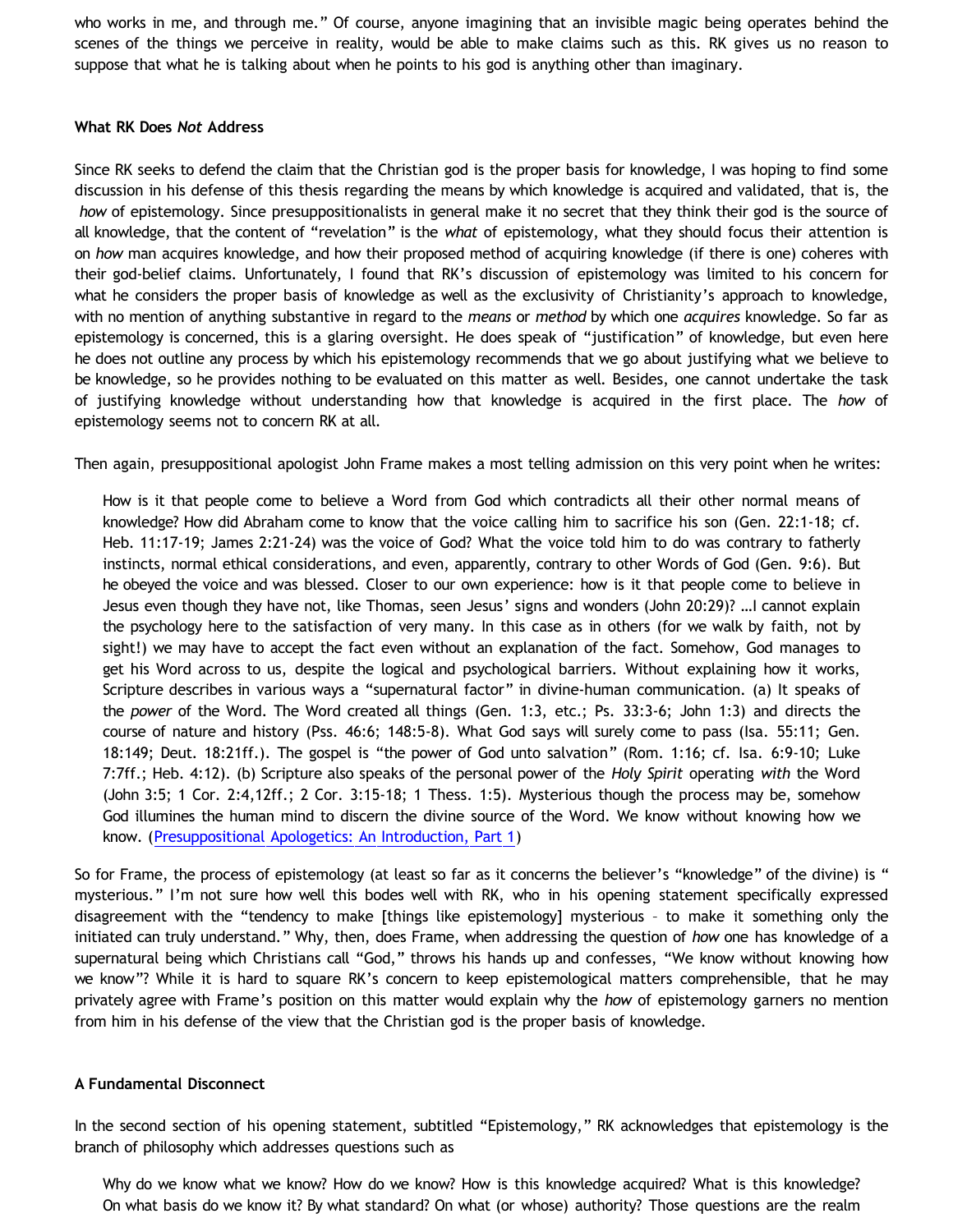of our discussion.

And RK is correct: it is these kinds of questions which epistemology is supposed to address, specifically what knowledge is, and how is it acquired and validated. Unfortunately, as mentioned above, when RK gets to a point where he starts talking about his theistic epistemology, he seems preoccupied with aligning knowledge as such with his god-belief as its proper ground and authoritative basis, and says essentially nothing about the *method* by which knowledge is acquired and validated. Since he acknowledges that "those questions are the realm of our discussion," I found this oversight rather disappointing. If the Christian god is considered to be the proper ground and standard of knowledge, by what means does one acquire and validate knowledge? Since, as we will see, RK claims that knowledge is based specifically on axioms which clearly assume the existence of the Christian god, his knowledge of his god must somehow be immediate, such as when the rest of us (in the real world) see a tree or speeding car. But how? That's what I want to know.

This question has vital importance, for just in considering it we should be aware of a fundamental disconnect on the part of the Christian position which RK seeks to defend. Claiming that the Christian god is the ground and standard of knowledge suggests that the Christian god's own cognition in one way or another serves as the model for human cognition, that there is an analogous relationship between man's knowledge and the knowledge allegedly possessed by the Christian god. As Bahnsen puts it,

man's thinking must follow after or replicate God's thinking on the level of a creature, thus being 'analogical' and recognizing two levels of knowing (original and derivative, absolute and subordinate). (*Van Til's Apologetic: Readings & Analysis*, p. 100n.31)

Elsewhere Bahnsen states that

man knows anything he knows (whether the world or God Himself) by thinking 'analogously' to God's thinking " (Ibid., p. 169n.40).

These and similar assumptions are the basis behind Van Til's infamous dictum that "man thinks God's thoughts after him" (Van Til, "Nature and Scripture," p. 278; quoted in *Van Til's Apologetic: Readings & Analysis*, p. 225). As Van Til explains:

Since the human mind is created by God and is therefore in itself naturally revelational of God, the mind may be sure that its system is true and corresponds on a finite scale to the system of God. That is what we mean by saying that it is analogical to God's system. (*Introduction to Systematic Theology*, p. 181)

Given the fundamental disparity between the nature of man's mind and that attributed to the Christian god by the Christian worldview, I find this thesis utterly incredible. Man is neither omniscient nor infallible, and must develop his knowledge of reality through his own fallible efforts by applying a method to the data he gathers through his senses (i.e., an operation of his sense organs, which is a biological activity). It is through his senses that man has awareness of objects distinct from himself, and it is of these objects that he seeks to develop his knowledge. His knowledge is thus not automatic, nor is there any guarantee that he will discover any particular fact. On the other hand, however, the Christian god is said to be both omniscient and infallible, possessing all knowledge for all eternity, without error, gap or need of correction, as an inherent part of its alleged existence, not as a product of some procedure it elects to undertake. Its knowledge is not the result of a methodological process which it performs on data it discovers independent of itself through a biological process. Contrary to man's knowledge, the Christian god's knowledge would be automatic. It "just knows." Naturally, anyone could imagine a being which "just knows" everything, and it is no secret that this is what Christians are doing when they claim that their epistemology has such a standard. But in so doing they ignore crucial distinctions which have direct bearing on the nature, method and basis of man's knowledge. The Christian god's "knowledge" would be automatic, inalterable and infallible, while man's knowledge is procedural, developing and open to correction. Given these facts, how can the former at all serve as any kind of standard for the latter? What possible relevance could it have, since regardless of what some invisible magic being may know, man still needs to go through the motions he needs to go through in order to acquire and validate his knowledge? RK certainly does not anticipate this question, even though it is wholly relevant to the position he advocates.

But the fundamental distinctions do not stop there. There is also the issue of the orientation between the respective subjects of knowledge and the objects of knowledge which needs to be taken into account. In the case of man, the orientation between subject and object is known as the *objective* orientation. This means that the *objects* of man's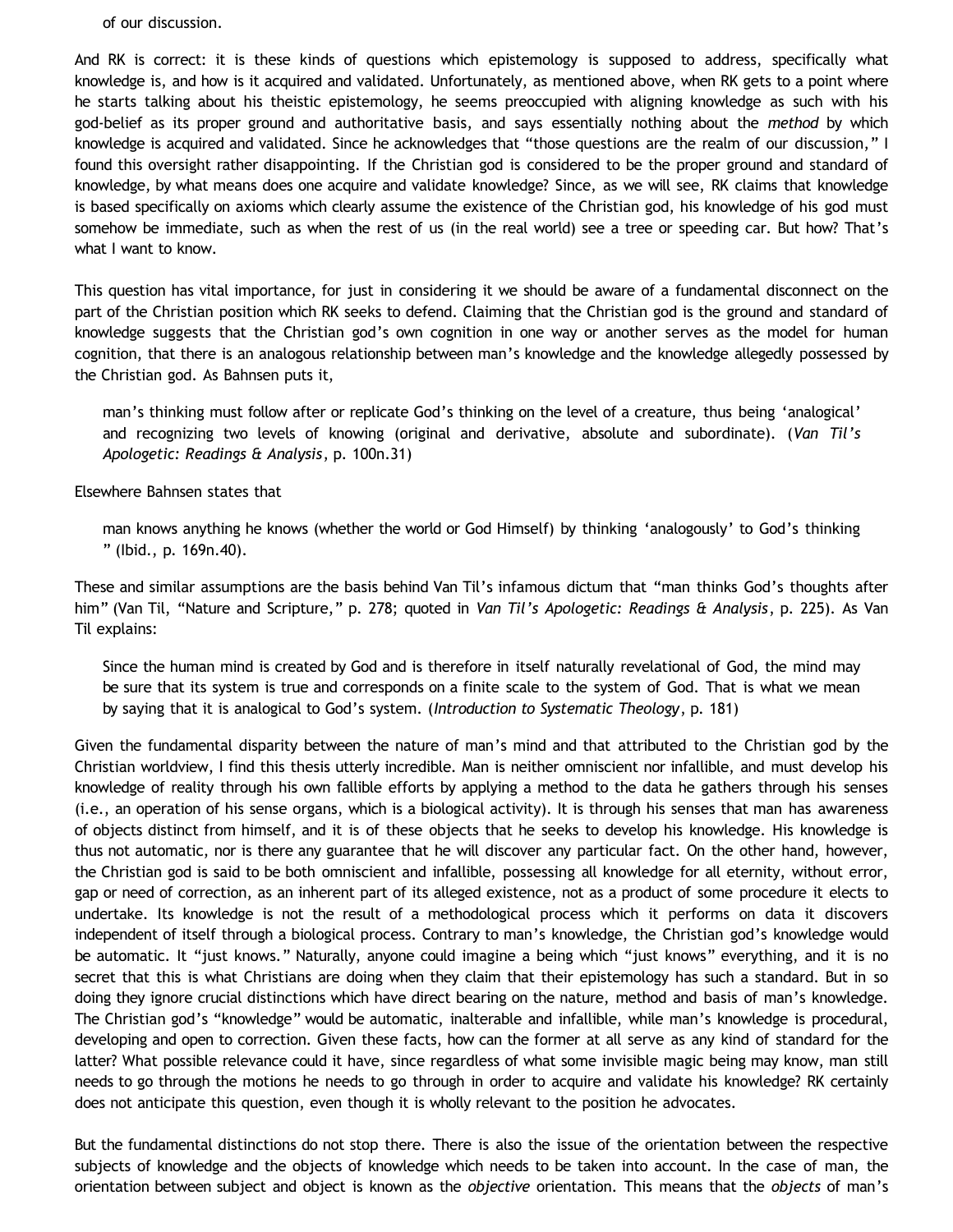consciousness exist and are what they are *independent* of his conscious activity. For instance, the flower that a man sees is the kind of flower it is, has the number of petals it has, and is located where it is, regardless of whether he perceives it, identifies it as a flower or as a motor vehicle, likes it, wishes it were someplace else, etc. His conscious activity has no causal bearing on the flower's identity qua flower. This is the primacy of existence principle, the very basis of the concept of objectivity. It is on the basis of this principle that we can affirm such truths as *wishing doesn' t make it so* and *believing a claim will not make it true*.

But this is not the orientation between subject and object which the Christian god, as described by the Christian worldview, is thought to have with respect to the objects of its alleged knowledge. The orientation between subject and object which the Christian god is supposed to enjoy is the *subjective* orientation. Unlike the relationship between man's consciousness and its objects, the relationship between the Christian god's consciousness and its objects is characterized by the primacy of consciousness. In this case, the *subject* holds metaphysical primacy over its objects. That is, the objects of the Christian god's consciousness are what the Christian god chooses them to be. Their existence, nature and capacity for action are dependent on the Christian god's conscious activity. Christian apologist Mike Warren made this crystal clear when he wrote the following:

In knowing a flower, for example, God knows everything about the flower. Humans can have that flower as an object of their knowledge as well, so there is a similarity in the knowledge; but a difference is that humans cannot know the flower exhaustively. Not only is there a quantitative difference between divine and human knowledge of the flower, but there are qualitative differences. God knows the flower originally. *Everything about the flower originates from His own consciousness*. Indeed, God's thinking about the flower *makes it so*. In contrast, humans know the flower as something originating external to them. Their thinking about the flower does not make it so. Human knowledge claims about the flower can be incorrect, unlike God's perfect knowledge. (Post to the [Van Til List](http://www.ccir.ed.ac.uk/~jad/vantil-list/) dated February 26, 2004, quoted in [Confessions of a Vantillian](http://bahnsenburner.blogspot.com/2006/03/confessions-of-vantillian-subjectivist.html) [Subjectivist](http://bahnsenburner.blogspot.com/2006/03/confessions-of-vantillian-subjectivist.html); italics added)

The orientation assumed here between subject and object in the case of the Christian god's consciousness is precisely the opposite of that belonging to man. While the objective orientation identifies the proper relationship between the subject of man's consciousness and any object of his awareness, theism is inherently characterized by a fundamental subjectivism. The influence of theism's inherent subjectivism has a direct bearing on epistemology, as Bahnsen unwittingly acknowledges:

In God's thinking, there are no facts that are newly discovered or contingent (or, as Van Til sometimes put it earlier in his career, God's knowledge is exclusively analytical, not synthetical). This is because God is the Creator of all facts, and the facts are what they are in terms of God's sovereign plan; thus, to know anything "outside" Himself, God need only "analyze" or consult his own mind. (*Van Til's Apologetic: Readings & Analysis*, p. 165n.33)

For the Christian god, [wishing](http://bahnsenburner.blogspot.com/2006/12/wishing-and-christian-deity.html) *does* make it so. And unlike man, who must discover facts which exist independent of his conscious activity and conform his knowledge of them to their nature by applying an objective method, the Christian god creates facts out of the exercise of its own will. To put it succinctly, for man (i.e., in reality) facts are *objective* (since they are what they are independent of man's conscious activity), but for the Christian god (i.e., in the believer's imagination) facts are *subjective*, (since they are what the Christian god *wants* them to be). Consequently, to claim that man's knowledge finds its basis in the Christian god is to affirm that objectivity is grounded in subjectivism. But this is absurd.

So to go back to Van Til's claim above, let us ask:

*What "correspondence" could a mind geared with the objective orientation between itself as a subject and any objects it perceives or considers, have to a mind which enjoys precisely the opposite orientation between itself and anything distinct from it?*

Of course, Van Til does not consider the issue from the perspective of the proper orientation between a subject and its objects, and from what I have seen, neither do any of his followers. Thus, given the implications which I have brought out here, it is not surprising that RK considers none of these distinctions in his comments about epistemology, even though it is undeniable that such distinctions would bear on those questions which he himself has raised.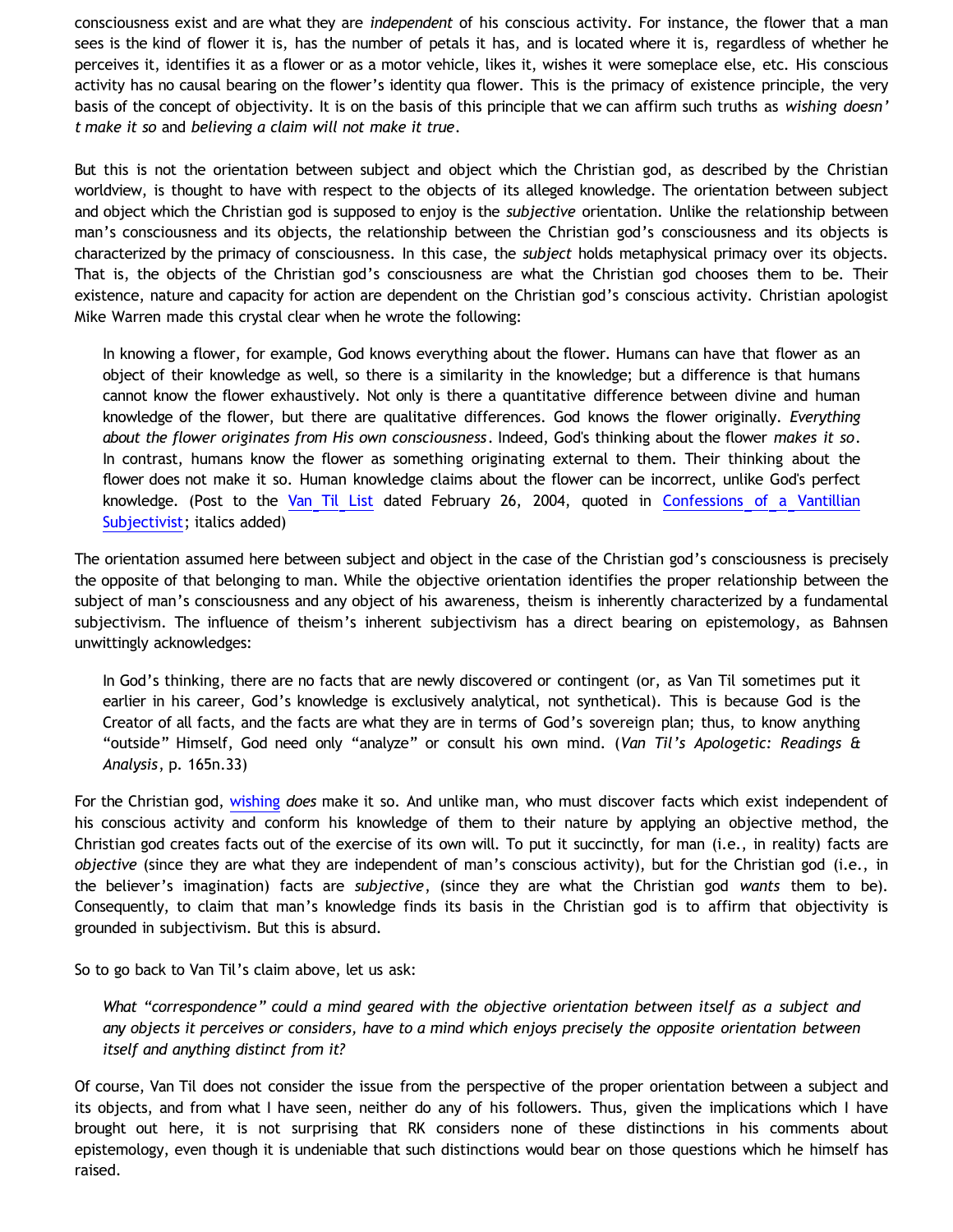## **The "Sensus Divinitatus"**

Unfortunately for RK, however, since his worldview affirms a *subjective* basis for all knowledge (both in the case of his god's knowledge as well as man's), he cuts off from himself any *objective* means by which he can reliably distinguish between what is real and what he may merely be *imagining*. This failure to make such a critical distinction in human cognition, a distinction which is wholly germane to the matter at hand, brings into question all of RK's god-belief claims. This includes RK's appeal to the so-called "sensus divinitatus," to which he refers as an "internal 'sense'" through which his god presumably guides and communicates to him. The "sensus divinitatus" is associated in Christianity with "the indwelling of the Holy Spirit," and appeals to the "sensus divinitatus" tend to call to mind the notion of "the Force" in the *Star Wars* epic. It is an imperceptible phenomenon possessing great power with which the believer considers himself positively aligned and which, he claims, guides his thinking, choices and actions. In the post-debate question and answer session, RK describes the workings of this alleged faculty in the following manner:

it's the equivalent of having the author of the book standing over your shoulder, and correcting your faulty understandings, and continually adjusting your noetic "issues" as He also works to sanctify you in obedience to that revealed Word… It's not me, it's God in me… God is who works in me, and through me.

Since RK offers no argument to support his claim that he (and everybody else!) possesses such a faculty, we are presumably supposed to accept his claim that he benefits from such privy guidance courtesy of the supernatural on his say so. But his claim that every human being possesses this "internal 'sense'" indicates that, if each of us turns the focus of our attention inwards, into the internal workings of our psyche, we should find evidence of the faculty he's talking about. Curiously, however, if I introspect when reading a book and suppose that its author is standing over my shoulder and guiding my understanding of what I'm reading, I am certainly honest enough to acknowledge that all I am really doing is *[imagining](http://bahnsenburner.blogspot.com/2007/07/role-of-imagination-in-christian-god.html)* at this point. If the "sensus divinitatus" has the same look and feel of imagination, RK's Christianity is in big trouble.

But I expect that Christians like RK would resist this identification. In so doing, of course, they would be implying that they have better knowledge of what's going on in my psyche than I do (and yet RK wants us to warn him when he's verging on arrogance). So I have some questions for RK.

Suppose RK thinks he has received input from his god through this faculty he calls "sensus divinitatus." How does he know it's not his imagination? What distinguishes the input coming to him through the "sensus divinitatus" from the products of his own imagination? Both are "internal," and if the "sensus divinitatus" can be referred to as an " internal 'sense'," I don't know why the imagination cannot also. What about deceiving spirits, such as those dispatched by the Christian devil? How would RK distinguish communications he claims to have received from his god through the "sensus divinitatus" from those originating from this nefarious personality? Here's another question: What kind of content is communicated to the believer by the "sensus divinitatus"? Its source is said to be omniscient, infallible and omnipotent. RK claims "It's not me, it's God in me." Thus he claims that he acquires his knowledge from an omniscient and infallible mind "who works in me, and through me." So presumably it could tell RK what I had for breakfast this morning, or who my boss was in June 1995. Surely his god knows these things. Why would it withhold this information from believers? Wouldn't the display of such knowledge be an impressive witnessing tool? Or is there some reason why the believer will never have access to this kind of information in spite of having direct lines to an omniscient mind?

We should also ask if the "sensus divinitatus" redundant in any way. Does it only provide knowledge to the believer which he can acquire through other means, such as by reading what Jesus said in Matthew chapter 5, or consulting an Almanac to learn how many people live in Tokyo? Does the "sensus divinitatus" deliver knowledge which could not possibly be accounted for in some other way, whether by imagination, consulting public records, using one's sense organs, or simply inferring conclusions from data gathered in a mundane manner?

Or does RK expect us just to accept his claim that he and everyone else possesses such a faculty on his own say so and forego such inquiries such that we never learn about how it functions and what is capacities are? RK does understand how it works, does he not? If so, he should be able to explain it. If not, then how can he claim that what he "knows" as a deliverance through such a faculty is at all reliable and sourced in the divine? Unless he can explain how one can reliably distinguish between what he calls the "sensus divinitatus" and what he may merely be imagining, why should we believe it's the former and not the latter? RK does acknowledge that he has the ability to imagine, does he not?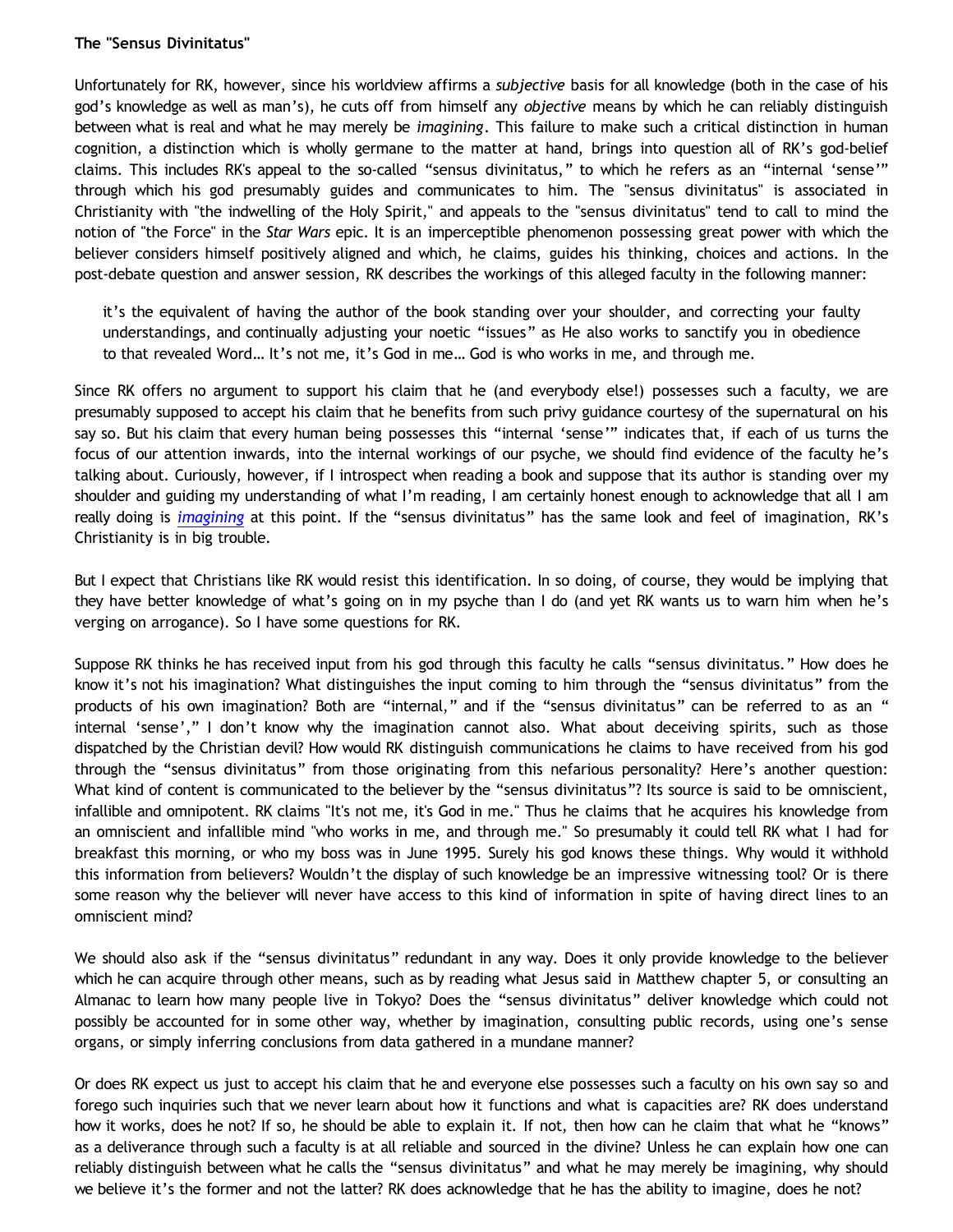If I cannot distinguish the "sensus divinitatus" which RK says I have within me, from my own imagination, how does RK distinguish it from his own imagination? Of course it would do him no good to appeal to the "sensus divinitatus" itself to address this question, since if "sensus divinitatus" is in fact his own imagination, he would be appealing to his imagination instead of to a divinely inspired portal of communication from the supernatural. So this would get him nowhere. Besides, it would only perpetuate the mysteriousness of RK's epistemology insofar as its recommended *method* of acquiring and validating knowledge is concerned (which is of central importance to epistemology). So again, since RK is capable of imagining things, and people are generally capable of confusing what they imagine with reality, RK needs to address this matter, and he needs to address it seriously, with a detailed explanation of just how one (anyone, since he claims we all possess this elusive faculty) can reliably distinguish it from what may really only be one's own imagination. Failing this, his case for knowledge finding its basis in the Christian god, since it makes appeal to the "sensus divinitatus," will never get off the ground.

by Dawson Bethrick

Labels: [Christian god](http://bahnsenburner.blogspot.com/search/label/Christian%20god), [imagination](http://bahnsenburner.blogspot.com/search/label/imagination), [Knowledge](http://bahnsenburner.blogspot.com/search/label/Knowledge)

*posted by Bahnsen Burner at [4:30 AM](http://bahnsenburner.blogspot.com/2009/08/razorskiss-on-christian-god-as-basis-of.html)*

### **5 Comments:**

[Jay](http://www.blogger.com/profile/09604208085934821426) said...

Just posting to say I really enjoyed your most recent postings here. I used to be moderately-to-heavily involved in the apologetics/atheology Internet forum scene. But now, Incinerating Presuppositionalism is the only blog on the topic I still check and read.

[August 18, 2009 11:03 AM](http://bahnsenburner.blogspot.com/2009/08/4566190092448535539)

[madmax](http://www.blogger.com/profile/14375140131881725965) said...

More excellent material Dawson. Your interaction with RazorKiss looks to be an interesting one.

OT: I'd like to ask if you have dealt with the theistic claim that one must have "faith in reason"? A site search didn't bring up anything which looked on target.

[August 18, 2009 1:48 PM](http://bahnsenburner.blogspot.com/2009/08/9199720751253494749)

[Bahnsen Burner](http://www.blogger.com/profile/11030029491768748360) said...

Hi Jay and Madmax,

Thanks for your comments. Sorry for my delay in responding... It's been unpredictably busy for me this week.

In regard to question about one having to have "faith in reason," I think you're right, MM - I don't think I've addressed this claim specifically on my blog. I've encountered it myself numerous times in the past - perhaps in a forum which is no longer on the net???

Was there anything else said in tandem with this claim to support it? Any definitions of terms stated, any argument proposed in defense of this conclusion? Without these, the objector essentially concedes the matter to those who do provide definitions. Of course, the detractor at that point could always claim that his position has been misrepresented. Then again, if the opportunity to provide an informed defense of his claim has been forfeited, then he doesn't have much ground to stand on.

I've made some notes on the matter, but would prefer to address the claim in the detractor's own words, especially if he does define his terms and/or presents an argument for this claim. Anything more you can add?